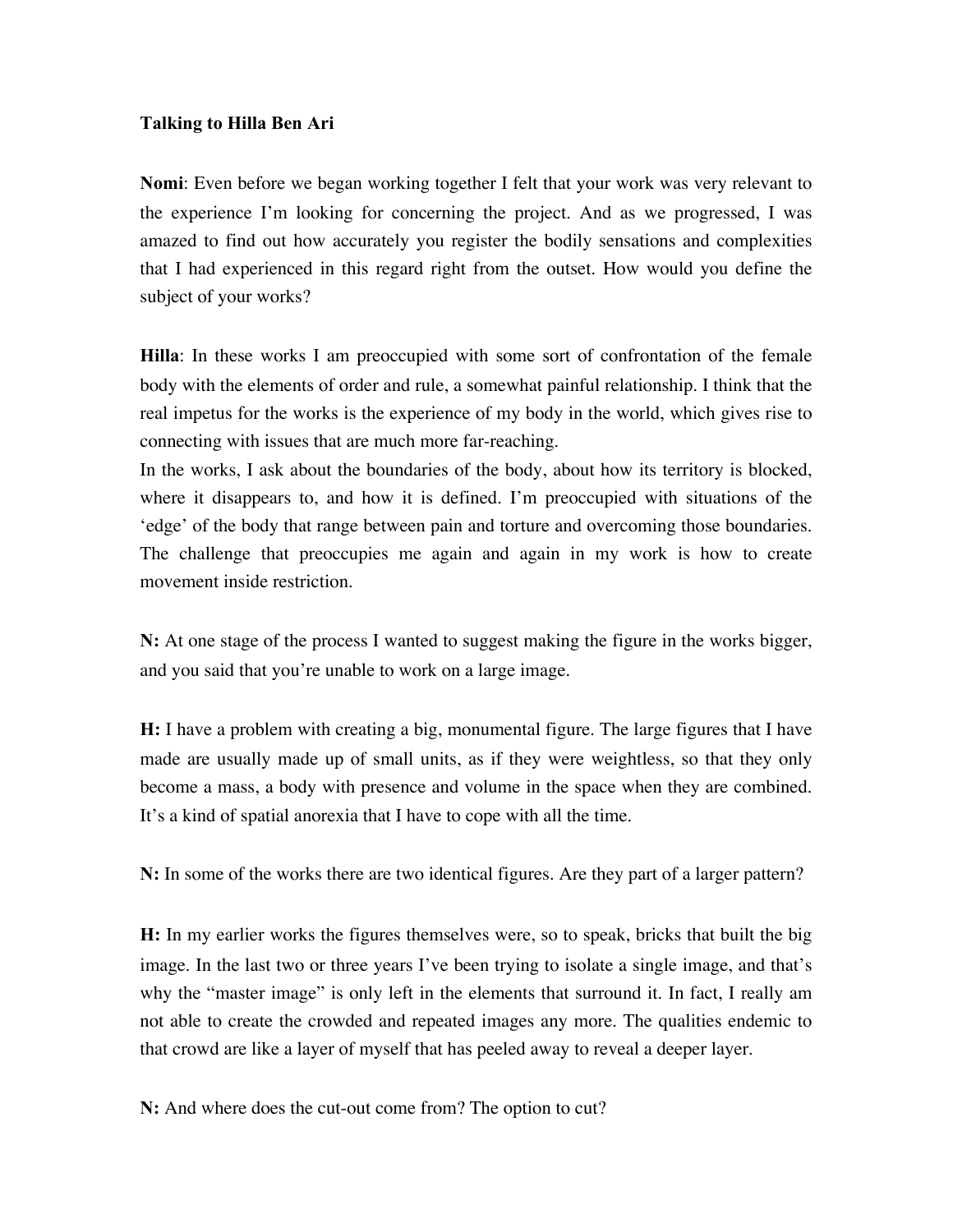**H:** The cut-out is the façade – like a sign of the body that encloses an entity. You can also talk about cutting in connection with torture, as if a body reaches virtuosity through torture.

**N:** You told me that working in the studio was, for you, a very bodily, very physical process.

**H:** At first, working in the Printshop gave me a chance to try out techniques, and simply to play around without a goal and without direction. It was a stage of freedom and healing. The ongoing process was very interesting for me, mostly because of the unexpected elements of the etching. For instance, working with the acid – it creates patches that can't be controlled, and that's an element that hadn't exactly appeared in my work before. I could have used techniques that were better suited to the character of my work, like silk-screen, for instance, but the approach to the etching was in full awareness that the medium could offer me new surprises.

**N:** The cooperation during the process also seems very important to me.

**H:** Yes, Ran's assistance, both as a printer and as an artist, had a big influence on the creative process. Progress was due to the technical ideas that he showed me, and our dialog was reflected in the work. If there's someone else who is part of the process in a very intimate fashion, that creates a unique working format.

**N:** Towards the end you got to making woodcuts. How did that happen?

**H:** Woodcuts were suggested to me by Arik. I was very surprised, because I'd never ever worked with wood before, and I never thought I'd be attracted to this material. I found myself working with great enjoyment, without worrying about whether what I was doing was good or bad. I really was amazed, I wasn't prepared for it. Usually I work with paper cutting, and by comparison the wood gave me a kind of "contra" with enormous force.

**N:** Wood has its own character, its texture, growth patterns that affect the work.